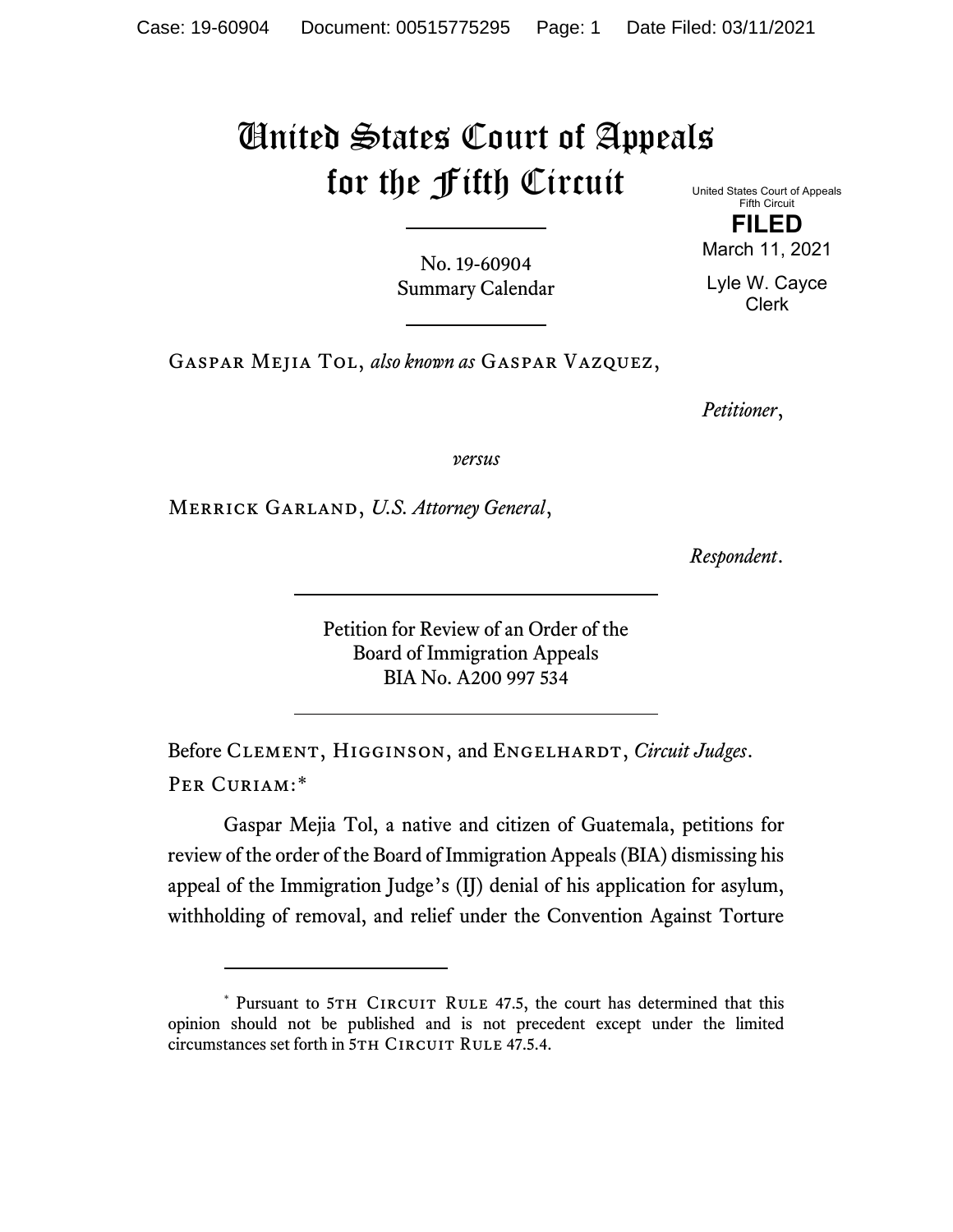## No. 19-60904

(CAT). On petition for review of a BIA decision, this court reviews factual findings for substantial evidence and questions of law de novo. *Lopez-Gomez v. Ashcroft*, 263 F.3d 442, 444 (5th Cir. 2001). Under the substantial evidence standard, this court will reverse the BIA only if the evidence compels a contrary conclusion. *Zhang v. Gonzales*, 432 F.3d 339, 344 (5th Cir. 2005).

In this case, the IJ rendered an adverse credibility determination based on discrepancies between Mejia Tol's three applications for asylum, withholding of removal, and protection under the CAT. However, Mejia Tol fails to address the IJ's adverse credibility finding in his petition for review. A petitioner abandons any issues not raised in his initial brief, *see Nastase v. Barr*, 964 F.3d 313, 318 n.2 (5th Cir. 2020), *cert. denied*, 2020 WL 6829083 (U.S. Nov. 23, 2020) (No. 20-425), and a petitioner's lack of credibility is "an adequate ground for affirming," *Chun v. INS*, 40 F.3d 76, 79 (5th Cir. 1994). Accordingly, Mejia Tol abandoned any challenge to the IJ's adverse credibility finding, which is dispositive of his substantive claims. *See Nastase*, 964 F.3d at 318 n.2; *Chun*, 40 F.3d at 79.

Further, even if Mejia Tol had not abandoned any argument against the adverse credibility finding, the IJ's decision is supported by substantial evidence. *See Vidal v. Gonzales*, 491 F.3d 250, 254 (5th Cir. 2007). The IJ based its decision on specific statements that indicated Mejia Tol's lack of credibility. Most notably, the IJ relied on Mejia Tol's failure to assert persecution based on his indigenous heritage in his first two applications and the inconsistencies between the three applications. Therefore, the record does not compel a determination that Mejia Tol was credible, and he has failed to show that, under the totality of the circumstances, no reasonable factfinder could have made the adverse credibility ruling. *See Wang v. Holder*, 569 F.3d 531, 538-40 (5th Cir. 2009). We defer to the IJ's adverse credibility determination. *See id.* at 538-39.